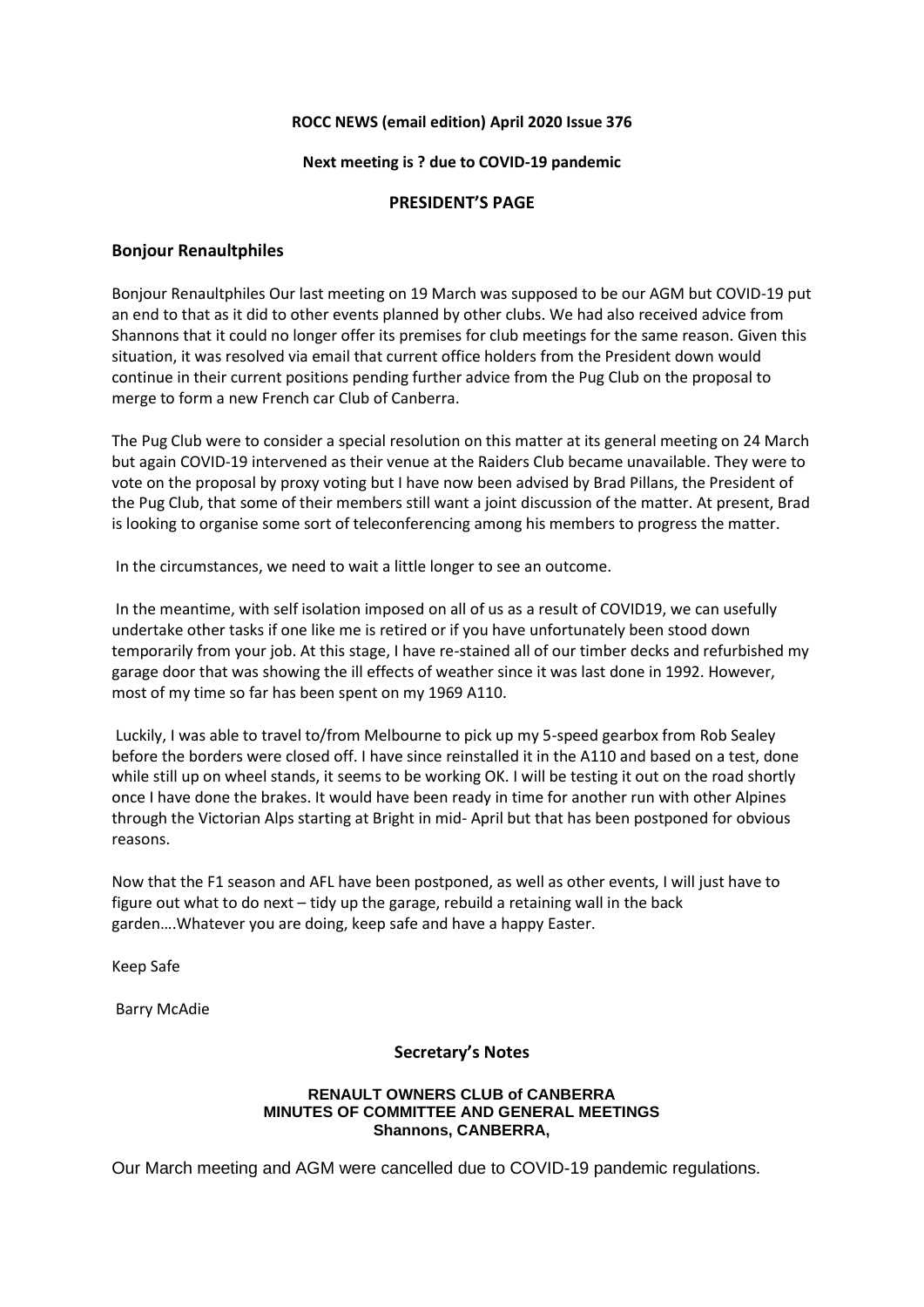# **Social Report:**

#### **French car drives in 2020**

Program of French car drives together with Peugeot and Citroen clubs, 4<sup>th</sup> Sunday of even months.

All drives currently suspended due to COVID-19 pandemic, those we are not able to run will be postponed to 2021.

**April 26: Braidwood**- visit local museum or historic house

**June 28: Tharwa**- afternoon tea at Tharwa Country Store

**August 23: Queanbeyan**- visit local history museum and print museum, lunch or coffee at local cafe, [https://queanbeyanmuseum.org.au/,](https://queanbeyanmuseum.org.au/) <http://queanbeyanprintingmuseum.com/>

**October 25: Hillbrook Hygge**-lunch

**December 6:** Christmas BBQ

**Local and interstate events for 2020:**

**Jugiong motorsport weekend. 10-11 April**

Postponed until later in 2020.

**Wheels of Wamboin, April 18, 8am – noon. This event is now cancelled.**

## **Reports on past events:**

We have had no events since the last publication, and unlikely to be able to hold any for several months to come.

So, with all this spare time to spend in the garage, could you please send me photos of the projects that you are working on for the next newsletter

I took my R12 for a drive recently to charge the battery, exploring the ACT western border dead-end roads of Belconnen. Stockdill Dr ends at the sewerage treatment works and Parkwood Rd ends at the old entrance to Ginninderra Falls. But the roads leading there are quite scenic and great views across the Murrumbidgee River.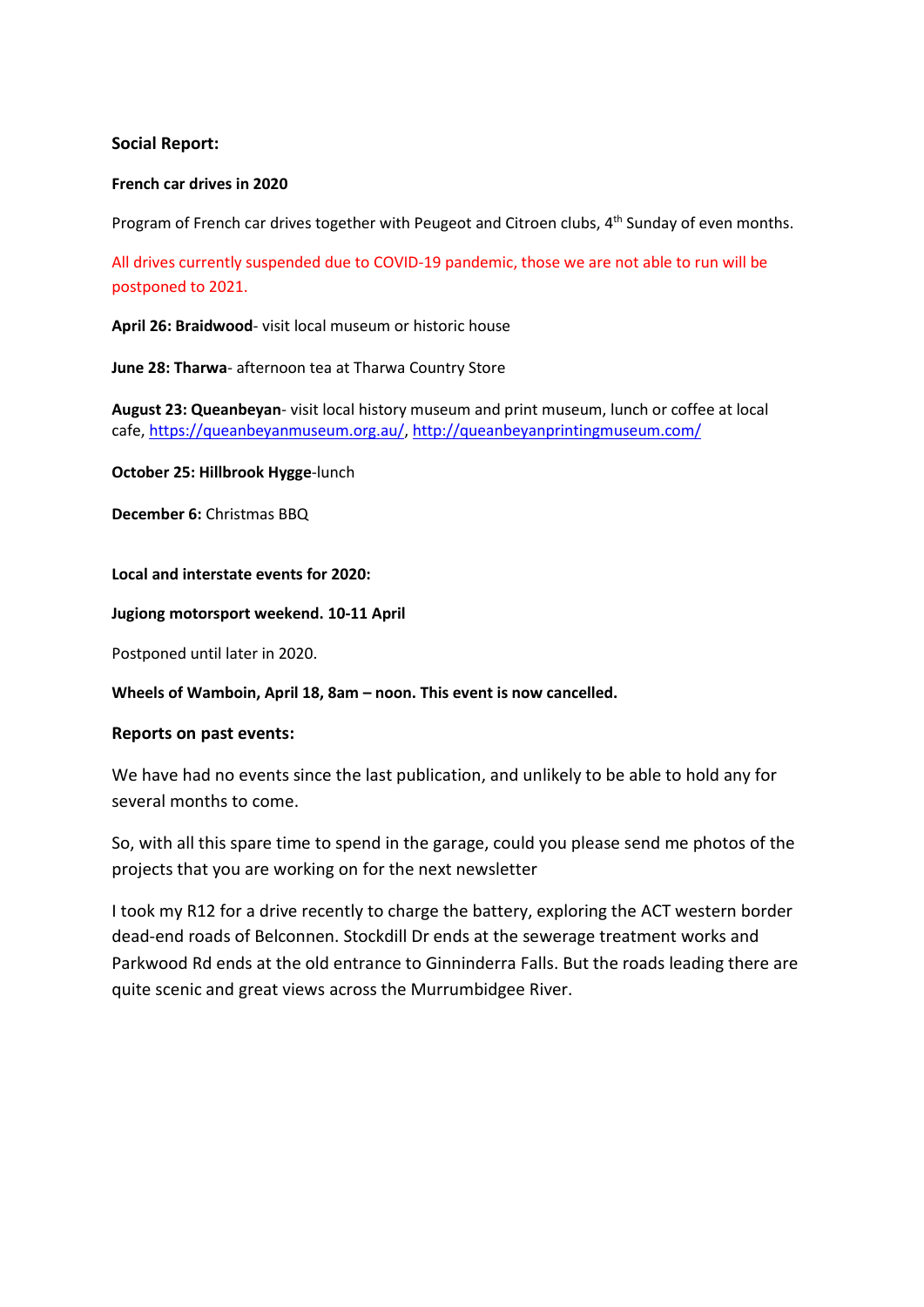

R12 outside the gate to sewerage works, West Belconnen.



R12 on Parkwood Rd with views of Brindabella Mountains.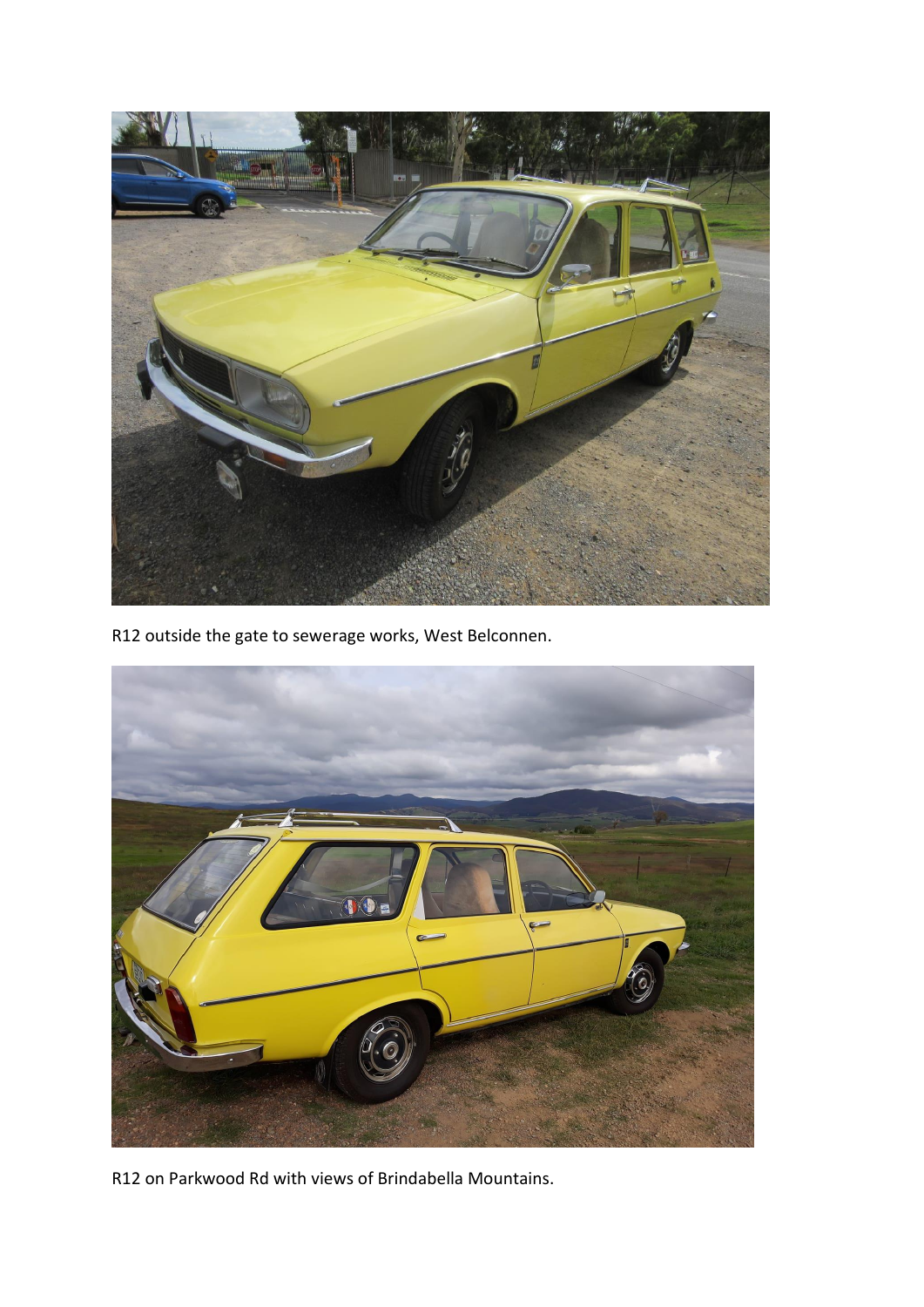

I used to enjoy visiting Ginninderra Falls in the late 1980s. Entrance now looks like a scene from a Mad Max film



Another project that I am working on, restoration of this 1976 Peugeot mixte bike.